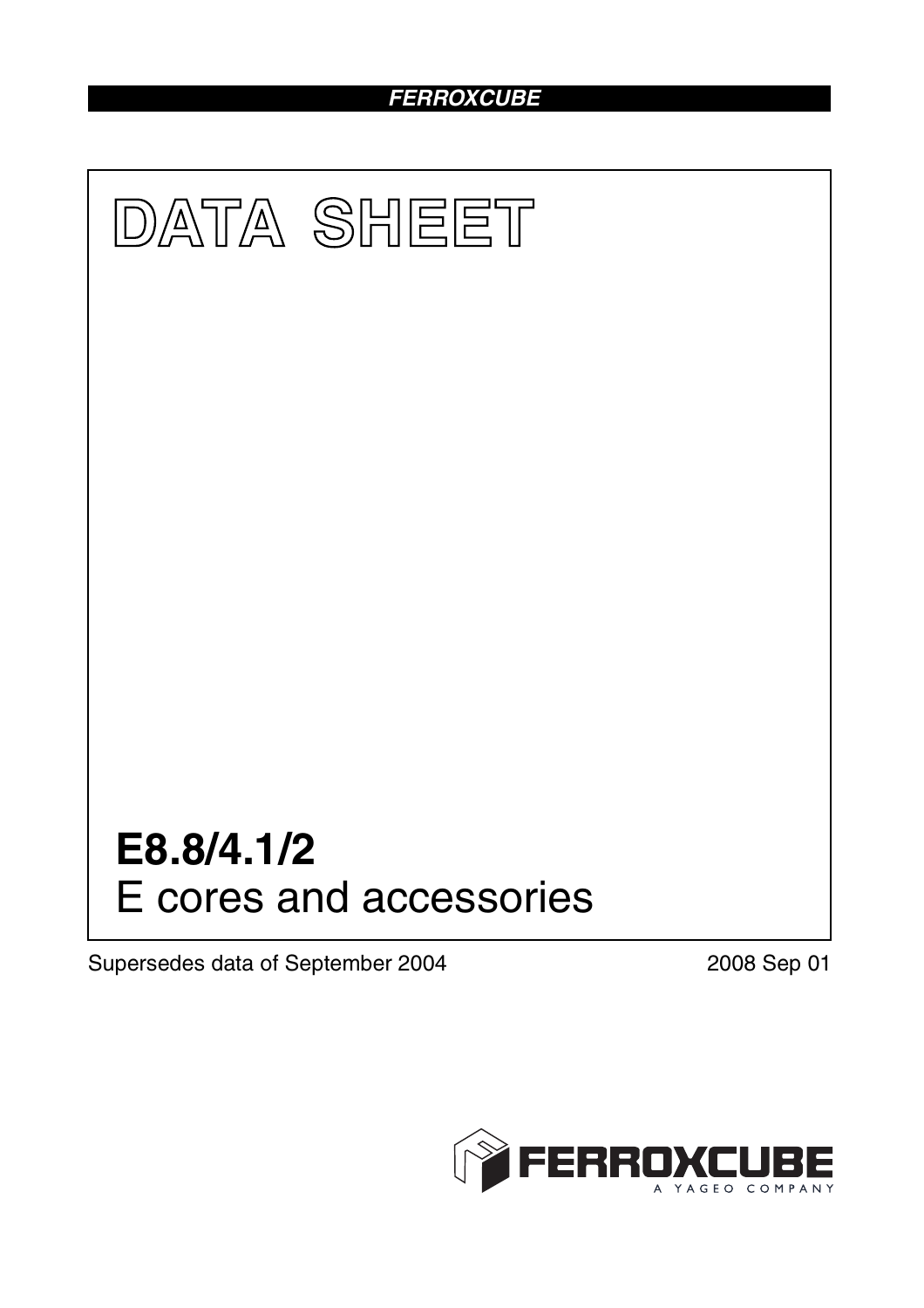## E cores and accessories E8.8/4.1/2

#### **CORE SETS**

#### **Effective core parameters**

| <b>SYMBOL</b>             | <b>PARAMETER</b>  | <b>VALUE</b>   | <b>UNIT</b>     |
|---------------------------|-------------------|----------------|-----------------|
| $\Sigma(I/A)$             | core factor (C1)  | 3.13           | $mm-1$          |
| $V_{e}$                   | effective volume  | 78             | mm <sup>3</sup> |
| $\mathsf{I}_\mathsf{e}$   | effective length  | 15.6           | mm              |
| $A_{e}$                   | effective area    | 5.0            | mm <sup>2</sup> |
| $\mathbf{a}_{\text{min}}$ | minimum area      | 3.6            | mm <sup>2</sup> |
| m                         | mass of core half | $\approx 0.25$ | g               |



#### **Core halves**

A<sub>L</sub> measured in combination with a non-gapped core half, clamping force for A<sub>L</sub> measurements, 5  $\pm$ 2 N.

| <b>GRADE</b>            | $A_{L}$<br>(nH) | $\mu_{\mathbf{e}}$ | <b>AIR GAP</b><br>$(\mu m)$ | <b>TYPE NUMBER</b> |
|-------------------------|-----------------|--------------------|-----------------------------|--------------------|
| 3C <sub>96</sub><br>des | 480 $\pm$ 25%   | $\approx$ 1190     | $\approx 0$                 | E8.8/4.1/2-3C96    |
| 3F <sub>3</sub>         | 460 $\pm$ 25%   | $\approx$ 1140     | $\approx 0$                 | E8.8/4.1/2-3F3     |
| 3F35<br>des             | $380 + 25%$     | $\approx 940$      | $\approx 0$                 | E8.8/4.1/2-3F35    |
| 3F <sub>4</sub><br>des  | $280 + 25%$     | $\approx 695$      | $\approx 0$                 | E8.8/4.1/2-3F4     |

#### **Properties of core sets under power conditions**

|              | B (mT) at                                       | CORE LOSS (W) at                                |                                                 |                                                |  |  |
|--------------|-------------------------------------------------|-------------------------------------------------|-------------------------------------------------|------------------------------------------------|--|--|
| <b>GRADE</b> | $H = 250$ A/m;<br>$f = 25$ kHz;<br>$T = 100 °C$ | $f = 100$ kHz;<br>$B = 100$ mT;<br>$T = 100 °C$ | $f = 100$ kHz;<br>$B = 200$ mT;<br>$T = 100 °C$ | $f = 400$ kHz;<br>$B = 50$ mT;<br>$T = 100 °C$ |  |  |
| 3C96         | $\geq$ 340                                      | $\leq 0.0055$                                   | $\leq 0.032$                                    | $\leq 0.014$                                   |  |  |
| 3F3          | $\geq 300$                                      | $\leq 0.01$                                     |                                                 | $\leq 0.014$                                   |  |  |
| 3F35         | $\geq$ 300                                      |                                                 |                                                 | $\leq 0.007$                                   |  |  |
| 3F4          | $\geq$ 250                                      |                                                 |                                                 |                                                |  |  |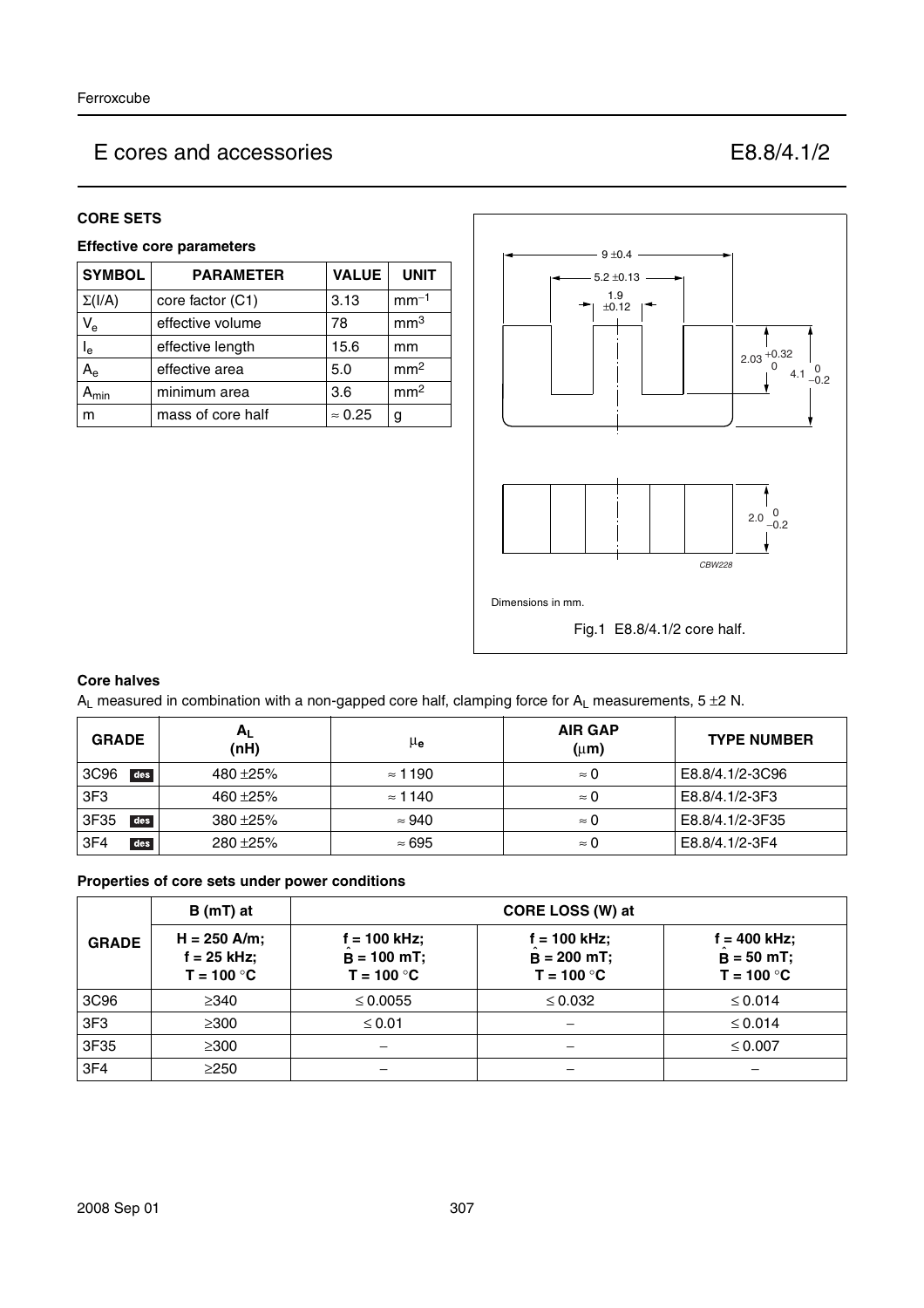## E cores and accessories E8.8/4.1/2

|  | Properties of core sets under power conditions (continued) |  |
|--|------------------------------------------------------------|--|
|  |                                                            |  |

|              | $B(mT)$ at                                      | CORE LOSS (W) at                                |                                                 |                                              |                                               |
|--------------|-------------------------------------------------|-------------------------------------------------|-------------------------------------------------|----------------------------------------------|-----------------------------------------------|
| <b>GRADE</b> | $H = 250$ A/m;<br>$f = 25$ kHz;<br>$T = 100 °C$ | $f = 500$ kHz;<br>$B = 50 mT$ ;<br>$T = 100 °C$ | $f = 500$ kHz;<br>$B = 100$ mT;<br>$T = 100 °C$ | $f = 1$ MHz;<br>$B = 30$ mT;<br>$T = 100 °C$ | $f = 3 MHz$ ;<br>$B = 10$ mT;<br>$T = 100 °C$ |
| 3C96         | $\geq$ 340                                      | $\leq 0.029$                                    |                                                 |                                              |                                               |
| 3F3          | $\geq 300$                                      |                                                 |                                                 |                                              |                                               |
| 3F35         | $\geq$ 300                                      | ≤ 0.011                                         | $\leq 0.082$                                    |                                              |                                               |
| 3F4          | $\geq$ 250                                      |                                                 |                                                 | $\leq 0.023$                                 | $\leq 0.037$                                  |